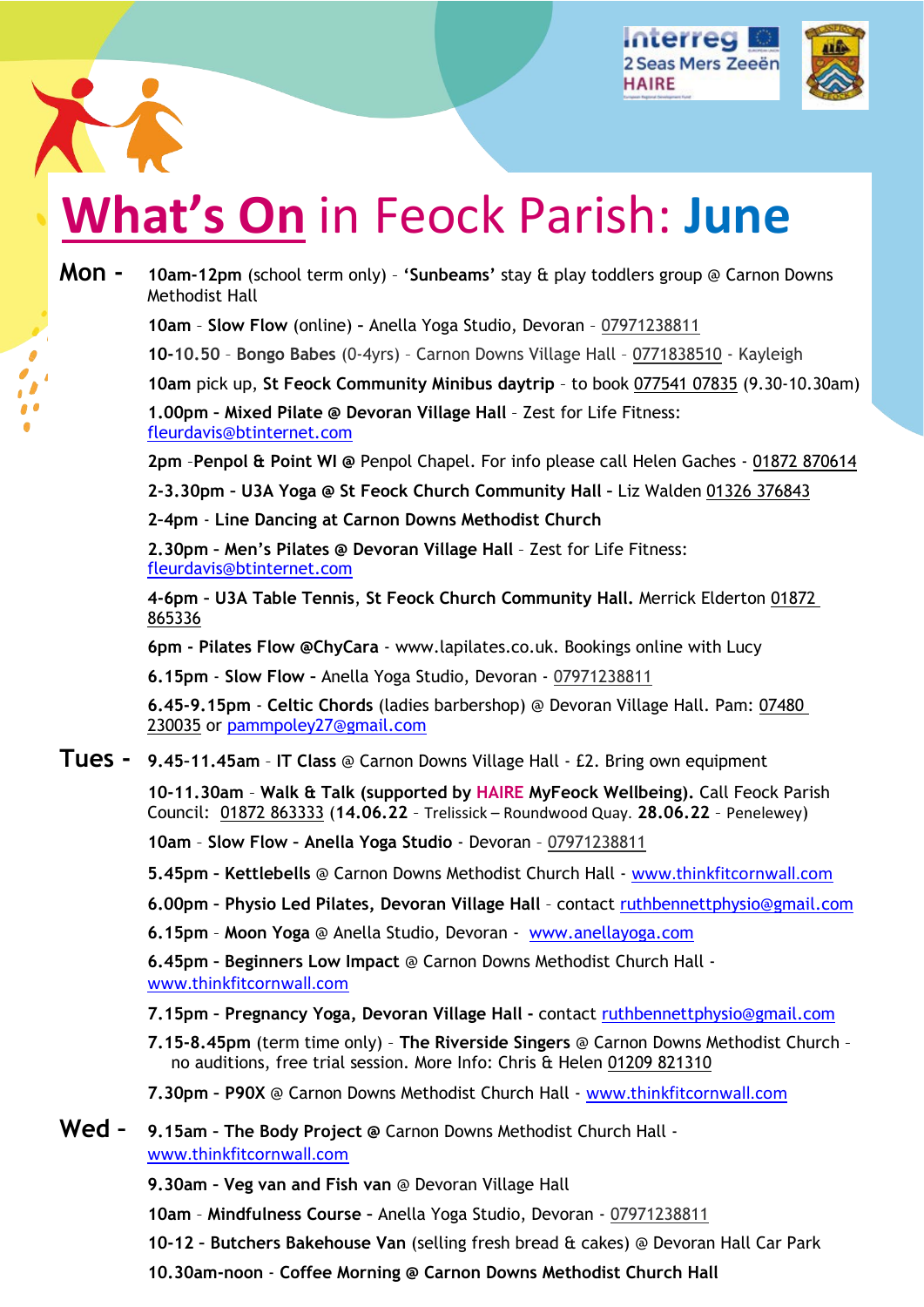



**1.30 – 4.00pm** (except 4th Wed of month) - **U3A Art Group** @ St Feock Church Community Hall - [sandra.guille@virgin.net](mailto:sandra.guille@virgin.net) / 01872 865764

**2pm – The Carrick Singers Choir** @ Kea Community Centre - For further details and prices: 07796 142297

**2.30pm – Carpet Bowls** @ Carnon Downs Methodist Church

**4pm – Pilates @** Devoran Village Hall - Zestforlifefitness. Further info: [zoejcrouse@gmail.com](mailto:zoejcrouse@gmail.com) 

**4-6pm – U3A Table Tennis @ St Feock Church Community Hall –** 01872 865336

**6pm – Pilates Gentle (Lucy) @ Chycara -** [www.lapilates.co.uk](http://www.lapilates.co.uk/) Bookings are done online and they can either sign up to a term (discounted rate) or do a one off session

**6.15pm** – **Beginner Yoga Course** – Anella Yoga Studio, Devoran - 07971238811

### **Thur - 9-10am** – **Dancefit** – Zestforlifefitness @ Devoran Village Hall, £8 [zoejcrouse@gmail.com](mailto:zoejcrouse@gmail.com)  **10am** – **Hatha** – Anella Yoga Studio, Devoran – 07971238811

**10.30am – Pilates on the Ball - Devoran Village Hall.** [fleurdavis@btinternet.com](mailto:fleurdavis@btinternet.com) 

**12.00 - Men's Pilates Devoran Village Hall.** [fleurdavis@btinternet.com](mailto:fleurdavis@btinternet.com)

- **4.30pm Circuitsrus Carnon Downs Village Hall** 07792 046151
- **4.45pm Kids Fitness @** Carnon Downs Methodist Church - [www.thinkfitcornwall.com](http://www.thinkfitcornwall.com/)
- **5.45pm Kids Fitness @** Carnon Downs Methodist Church - [www.thinkfitcornwall.com](http://www.thinkfitcornwall.com/)
- **6.15pm Hatha** Anella Yoga Studio, Devoran 07971238811
- **6.30pm Circuits @** Carnon Downs Methodist Church - [www.thinkfitcornwall.com](http://www.thinkfitcornwall.com/)
- **7.15pm Boxfit @** Carnon Downs Methodist Church - [www.thinkfitcornwall.com](http://www.thinkfitcornwall.com/)
- **7.30pm Zumba** by Charlotte Carnon Downs village hall

#### **Fri - 9-10am** – **Step Class** - Zestforlifefitness with Zoe @ Devoran Village Hall, £8

**9am – Gentle Yoga** – Anella Yoga Studio, Devoran – 07971238811

**9.15am – The Body Project @** Carnon Downs Methodist Church - [www.thinkfitcornwall.com](http://www.thinkfitcornwall.com/)

**9.30 – 11.30am – Baby & Toddler Group**, Devoran Village Lower Hall. £2 includes snack.

**NEW - 10am – 12 – Crochet & Sew Workshop (supported by HAIRE) – Carnon Downs Village Hall -** make fun street art, beginners & all ages welcome. Free – just turn up! Feock Parish Council Wellbeing team - 01872 863333

**10am** - **St Feock Community Minibus daytrip** – to book 077541 07835 (9.30-10.30am)

**10.30-11.30am** - **Pilates** - Zestforlifefitness @ Devoran Village Hall, £8

**11am** – **Intro to Yin** @ Anella Studio, Devoran - [www.anellayoga.com](http://www.anellayoga.com/) 

**12-1pm** – **Functional Strength Class** - Zestforlifefitness @ Devoran Village Hall, £8

**7.30pm – Scottish Country Dancing** @ Carnon Downs Methodist Hall – Polly Barton – 01872 864779

**Sat - 9am – Slow Flow –** Anella Yoga Studio, Devoran – 07971 238811

**10.15am – Slow Flow** (Online) – Anella Yoga Studio, Devoran - 07971 238811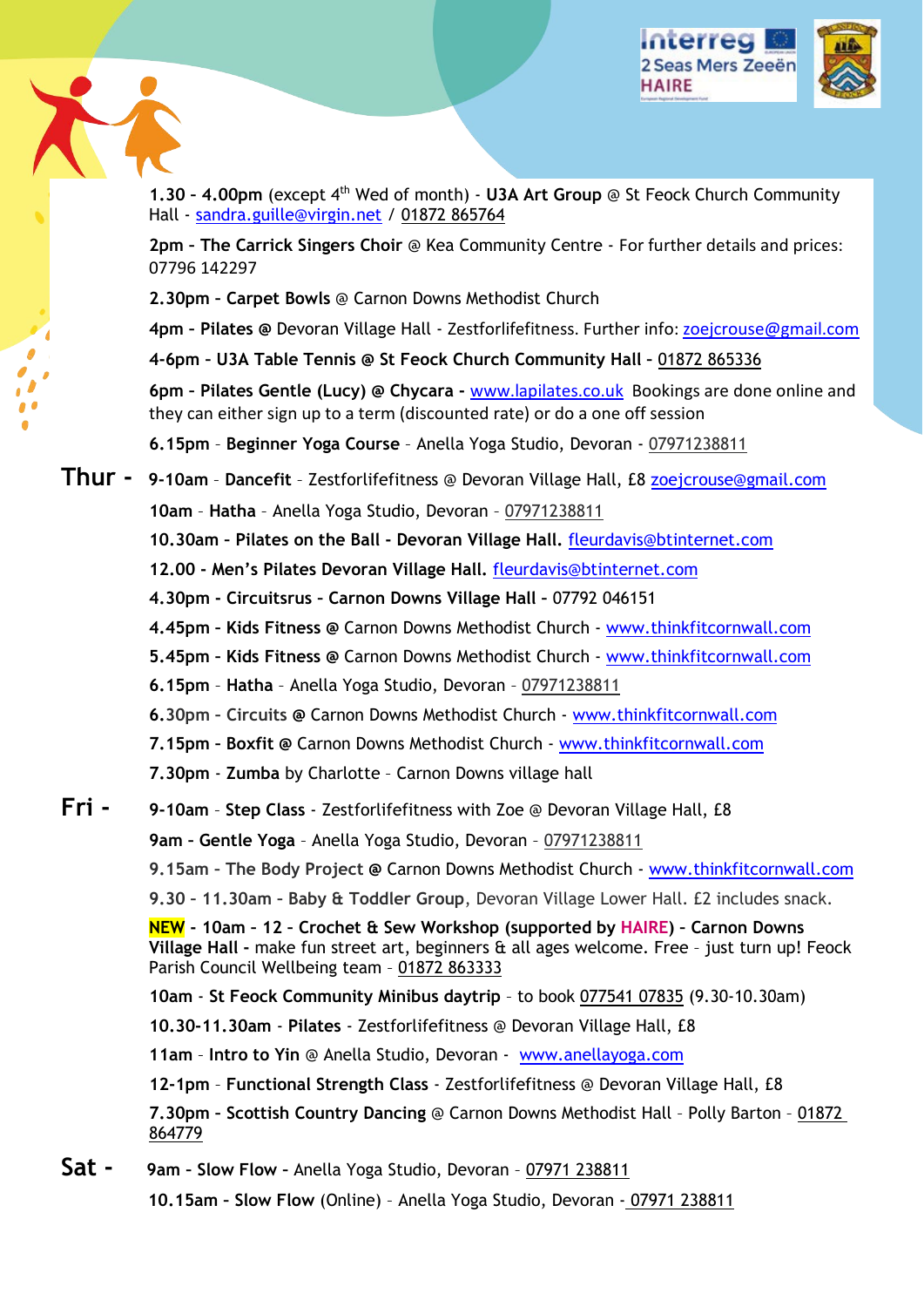



**3pm – Perranwell Football Club @ Tregye Pitch** – Simon Fisher – 07712 435081 / Phil Rees – 07803 002927

**Sun - From 9am – Tiny Toes Ballet** @ Devoran Village Hall – [www.tinytoesballet.co.uk/cornwall](http://www.tinytoesballet.co.uk/cornwall) **10am – Church Service** @ The Waterside Churches – St Feock & Devoran – 01872 276357 **10.30am – Church Service** @ Carnon Downs Methodist Church **10.30 – 11.30am –** 'The Community Space' @ Penpoll Chapel – hot drink & a chat **10.30am – Quaker Meetings**, Quacker House **Afternoon:** Messy Church @ Devoran Village Hall – further details 01872 864049

## **Clubs/Events** by date:

**Thurs 2nd - 2 - 4pm** (1st & 3rd Thurs of month) - **Carnon Downs Memory Café** @ CD Village Hall **Sat 4th - 1.30pm** (1st Sat) **– Film Club** @ St Feock Church Community Hall – Nina Davey – 01872 865106 **Sat 4<sup>th</sup> - 1.30 - 4pm** (1<sup>st</sup> & 3<sup>rd</sup> Saturdays) - Carnon Downs Community Bingo @ CD Village Hall **Wed 8th – Open Afternoon @ Carnon Downs Bowling Club -** New Bowlers & Beginners Welcome! Free Tuition - Under 16s accompanied by adult. Flat shoes must be worn. Call Phil Beswick - 01872 863 006

**Saturday 11th** (2nd Sat of month) **–** 9.30-12 **- Devoran Market** @ Devoran Village Hall & Hall Car Park

**Tues 14th June - 10.30am** - **Coffee Spot** (2nd & 4th of month) @ Parish Centre, behind Devoran Church

Wed 15<sup>th</sup> June - 6.30pm - Guitar Club (3<sup>rd</sup> Weds of month) Carnon Downs Methodist Church

**Thurs 16th - 2 - 4pm** (1st & 3rd Thurs of month) - **Carnon Downs Memory Café** @ CD Village Hall

**Thurs 16th – 6.30pm** (2nd Tues of month) **– Flower Club @** St Feock Church Community Hall – Lorna Weaver 01872 864386

**Sat 18th - 1.30 – 4pm** (1st & 3rd Saturdays) **– Carnon Downs Community Bingo** @ CD Village Hall

**Sunday 19th June – 10.30-12noon - Community Sunday Coffee – Devoran Chapel (schoolroom) –**  come and join us for a relaxed cup of coffee with friends and neighbours!

**Monday 20th** – 10-11.30am – **Community Coffee Morning** – Devoran Village Hall (Lower Hall) - supported by HAIRE (MyFeock Wellbeing) – Join us for refreshments, cake and '**Healthwatch Cornwall info point**'

**Tues 21st - 7pm** (3rd Tues of month) **– Gardening Club @ Devoran Village Hall**. Steve 01872 864701 / Ian 01872 970170

**Wed 22nd - 6.30pm** (4th Weds of month) – **Slow & Easy Folk Sessions** @ Devoran Village Lower Hall. Contact 0776 5423751. No expertise required just learn as you go!

**Tues 28th - 10.30am** - **Coffee Spot** (2nd & 4th of month) @ the Parish Centre, behind Devoran Church

**Wed 29th - 1-4pm** (last Wed of Month) **– U3A French Films** @ St Feock Church Community Hall **–**  Genevieve Rosier 01872 273333

**Thur 30th June - 6.30pm -** (last Thur of month) **– Feock Home & Garden Society @ St Feock Church Community Hall –** Andy Rendell 01872 862972